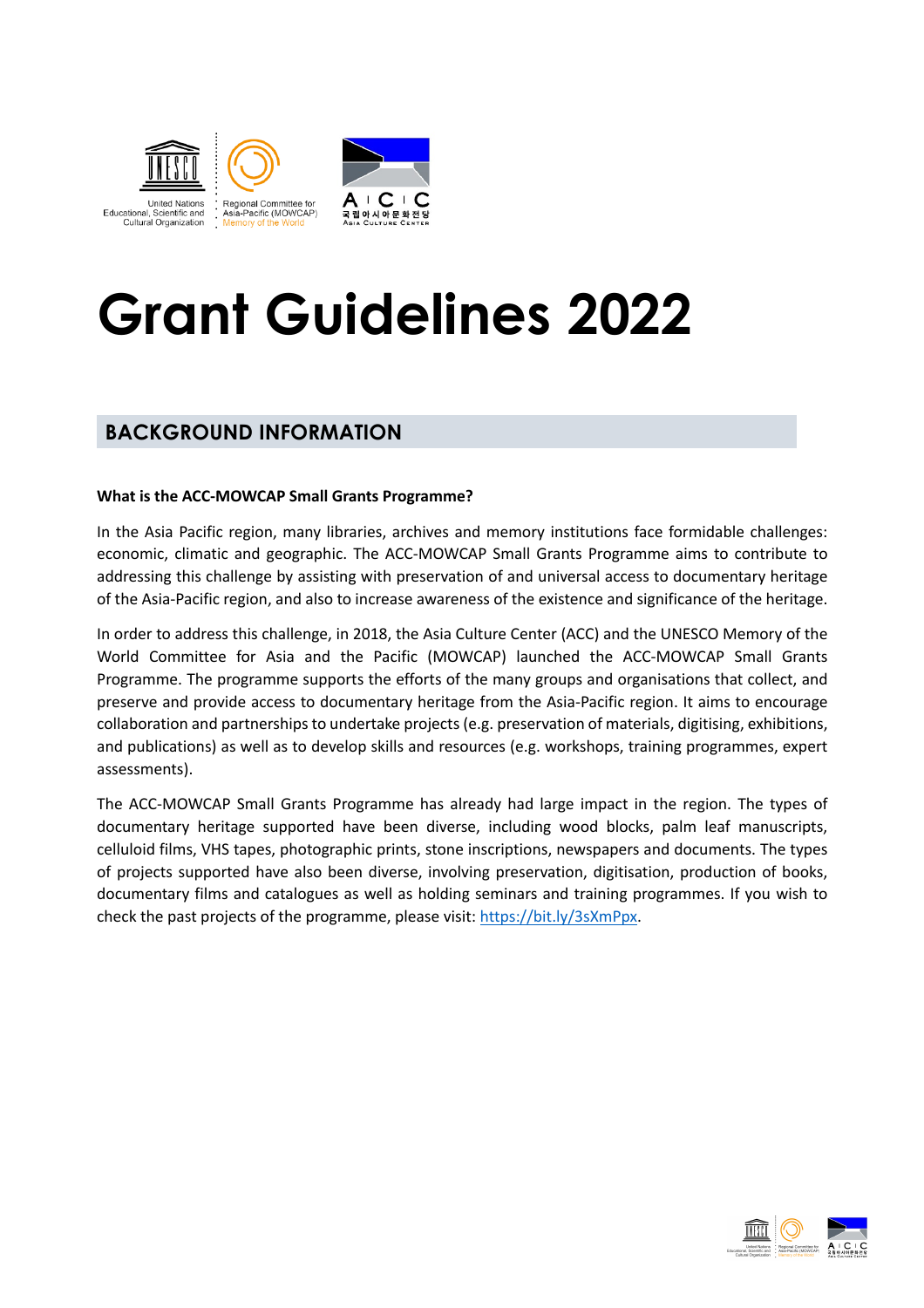

Grants of up to \$US 5,000 are made for the preservation and sharing of the documentary heritage of the Asia-Pacific. Grants are required to be fully expended, and the project completed and acquitted, within a 6- month period (July-December 2022). The grants will be administered through the MOWCAP Office and the Asia Culture Center, Gwangju, Republic of Korea.

**The ACC-MOWCAP Small Grants Programme is made possible through the generous financial support of the Asia Culture Center.**

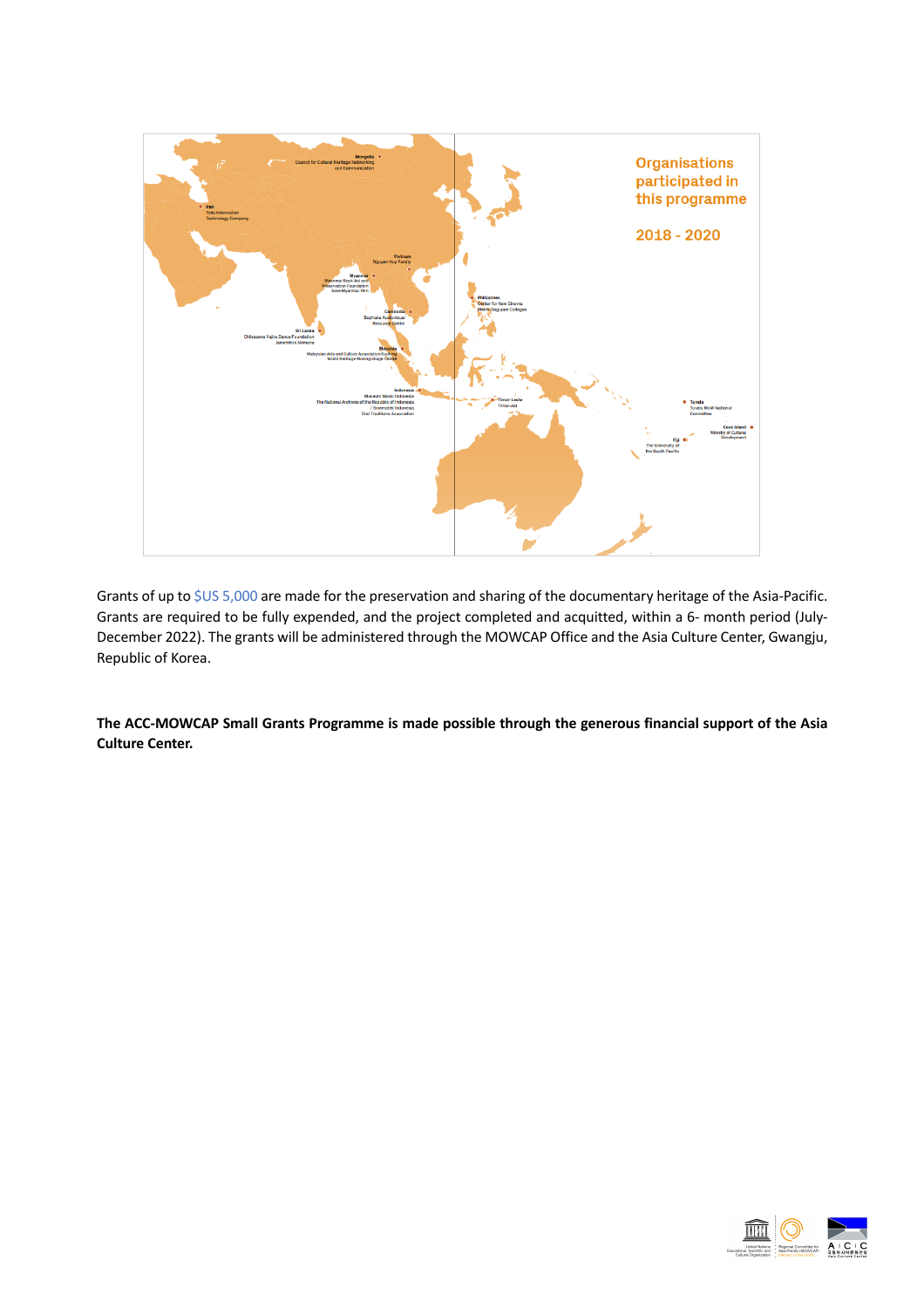## **ELIGIBILITY**

#### **Who can apply?**

To apply for a grant through ACC-MOWCAP Small Grants Programme your organisation will need to meet the following criteria.

The organisation applying must be:

- (a) Based in the Asia-Pacific
- (b) Non-Government \*
- (c) Have support from your UNESCO National MoW Committee or UNESCO National Commission \*\*
- *\* Government agencies (archives, museums, etc.) may partner with a non-government organisation to apply.*
- *\*\* https://en.unesco.org/programme/mow/national-committees*

*https://pax.unesco.org/countries/NationalCommissions.html*

#### **What sort of projects will be considered for funding?**

The ACC-MOWCAP Small Grants Programme is willing to fund projects that relate to documentary heritage as defined under the UNESCO Memory of the World programme and UNESCO Recommendation concerning the preservation of, and access to, documentary heritage including in digital form. Such project may include:

- The development of e-publications;
- Conservation of documentary heritage (If a conservator is engaged, they should be a member of an accredited national or international conservation organisation);
- Cataloguing records and archival description (open source archival description software such as ICA-AtoM (https://www.ica-atom.org/)
- The development of exhibitions (including digital ones)
- Web projects that provide information or resources on documentary heritage;
- Digital storytelling about documentary heritage (including film and DVD projects);
- Apps for mobile devices;
- Consultancy fees for the provision of specialist skills not found within the organisation;
- The purchase of archival quality materials;
- The digitisation and publishing of documentary heritage items and collections;
- Training and capacity building in the area of the preservation and access to documentary heritage;
- And more (if you have a great idea please consult with us).

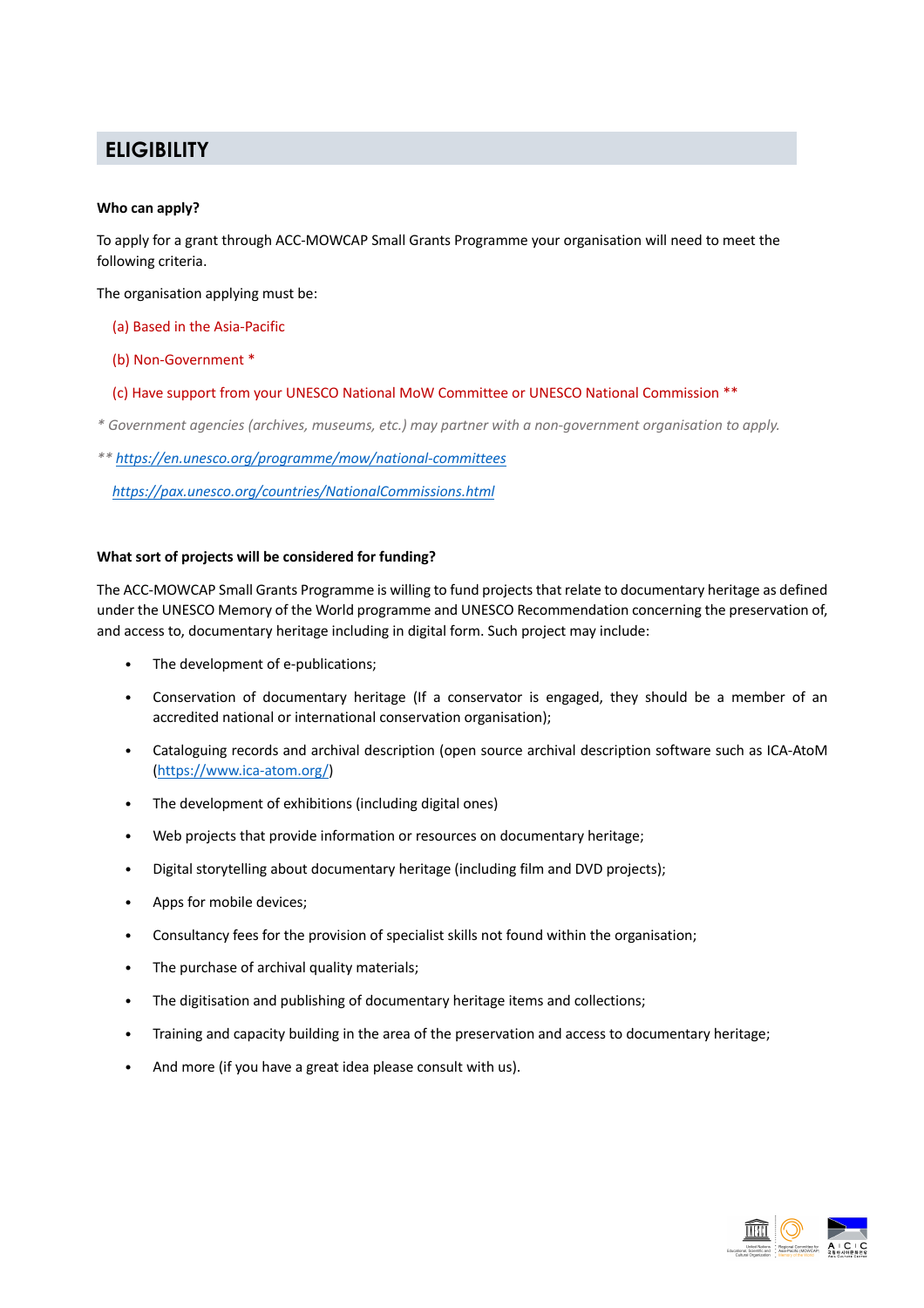#### **What will NOT be considered for funding?**

The ACC-MOWCAP Small Grants Programme does NOT fund:

- Projects that do not relate to documentary heritage as defined in the UNESCO Memory of the World programme and UNESCO Recommendation concerning the preservation of, and access to, documentary heritage including in digital form;
- Projects related to documentary heritage outside the Asia-Pacific (unless there is a clear link to the region);
- Provision of cash prizes, commercial gifts or grants to third parties;
- Retrospective costs –costs that the organisation has already paid for out of its own funds or costs incurred prior to successful grants being awarded;
- Ongoing operational costs such as salaries for ongoing positions, rent or utilities:
- Applicants who do not meet the Eligibility Criteria outlined in these guidelines;
- Applications not submitted in the format specified in these guidelines;
- Applications submitted after the funding round has officially closed (in 2022, this be the 15 June 2022)

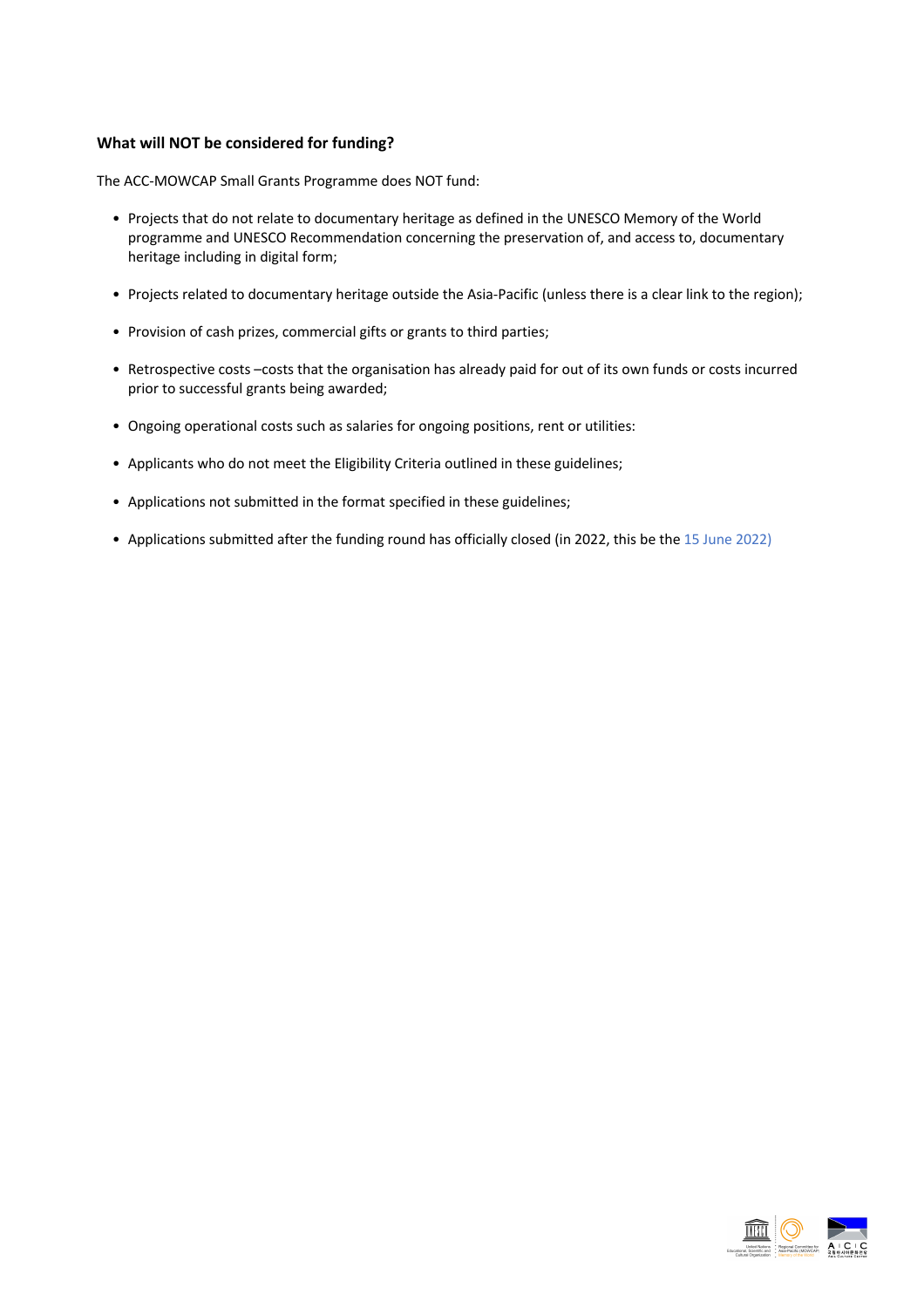### **THE APPLICATION PROCESS**

#### **How to apply**

Please submit the application by completing the form online: https://forms.gle/J34Cf3CEFgvvjc9H8

The application form must be completed by a person authorised to submit the application on behalf of the applicant organisation.

#### **Documents to be submitted**

As part of your application you may need to submit supporting documentation such as scanned or PDF copies of official letters, support letters from partner organisations and others. Submission of an application does not necessarily result in funding approval. In particular, you need to provide the following:

- Application form
- Endorsement letter from your UNESCO National MoW Committee or UNESCO National Commission
- Official letter from your partner organisation (*ONLY IF* you have a non-governmental organisation partner)

#### **Things to consider in your application**

All applications will be assessed against the Judging and Assessment Criteria and in the context of other applications to the same funding round.

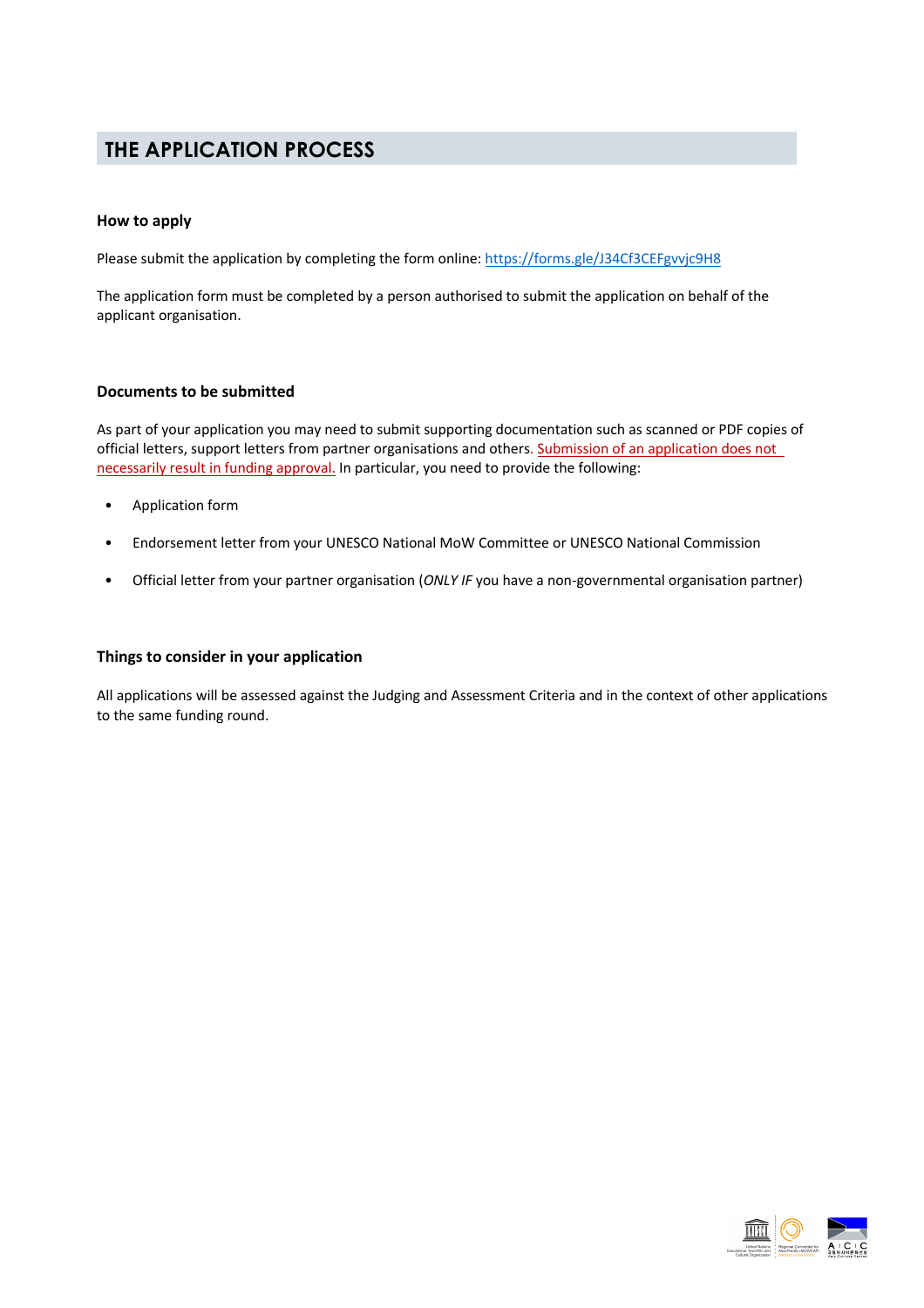# **PROJECT OUTLINE**

### **Project title** ※ *Word limit: 50 word*

This is the name that will be used to refer to your project and may be used for media or public announcements. Think of a title that best reflects your project to a broad audience, for example, "Conservation and Cataloguing Project" or "Purchase of two cabinets to store x archives".

### **Project details** ※ *Word limit: 250 word*

#### What are you going to do?

This is where you have the chance to describe the aims of you project. You have 250 words to tell someone about your project –how would you convince them to fund it?

#### **Project aim** ※ *Word limit: 250 word*

How does your project support the aims of the Memory of the World programme?

Describe how the project can meet the aims of the Memory of the World programme.\*

\* UNESCO's Memory of the World (MoW) programme was established with the objectives of facilitating preservation, enhancing universal access, and increasing awareness worldwide of the existence and significance of the world's documentary heritage.

What is going to be the final product of the outcome of your project?

At the end of your project, what will you have achieved? How will you know you have been successful? For example, records preserved/digitised, exhibition held, website launched, etc.

**Project outcome** ※ *Word limit: 250 word*

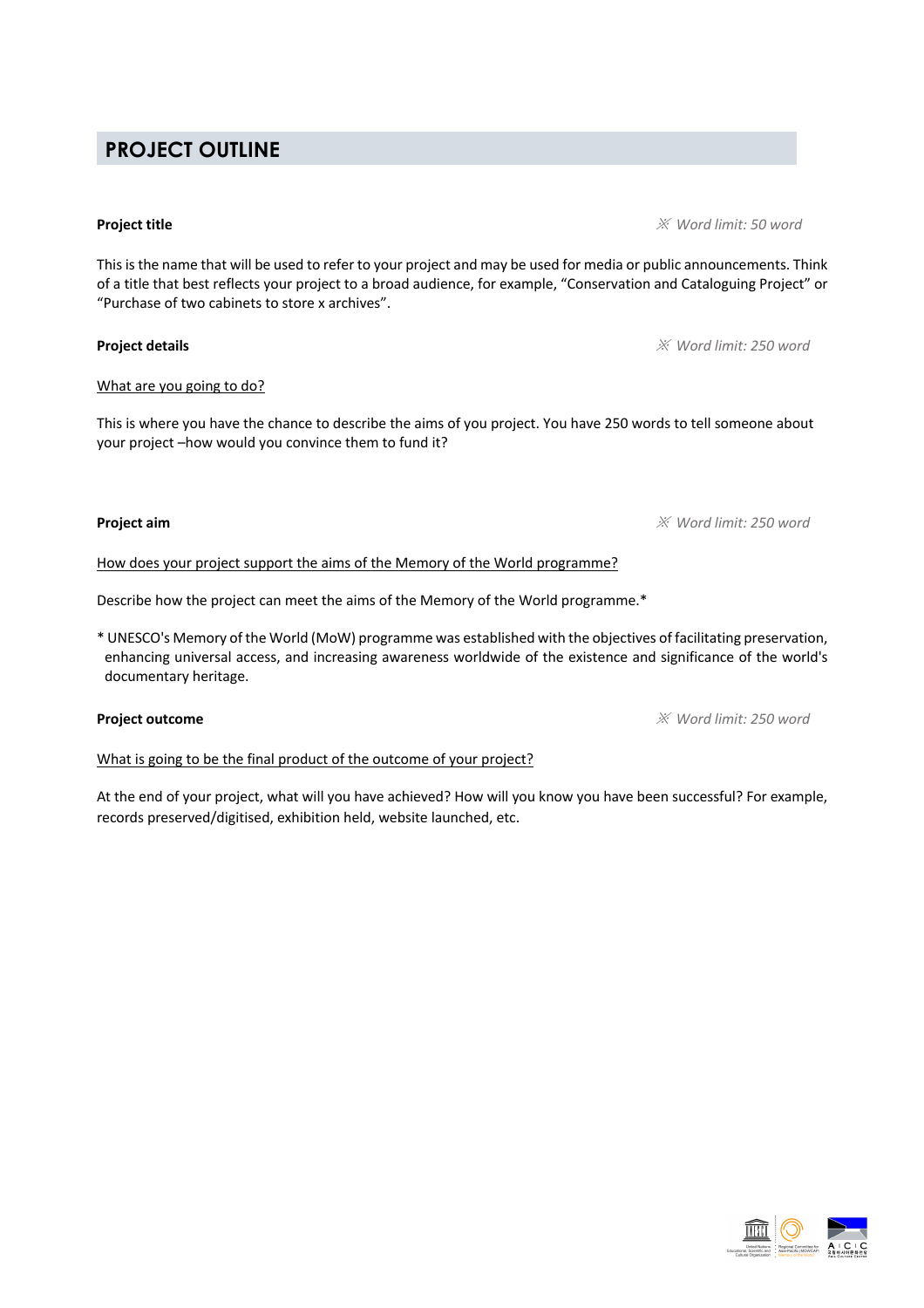**Project participants** ※ *Word limit: 100 word*

Who is going to be involved in your project and what are their roles?

Tell us who is going to be involved in your project, and who will manage and work on your project; what are their skills and expertise? Describe the role of any partnerships, consultants or other groups that will work with you on the project.

**Project beneficiaries** ※ *Word limit: 250 word*

Describe who your target audience is and how the project will benefit this group. How will the final product provide ongoing community benefits beyond the life of the project?

#### **Project timeframe**

You will need to provide an approximate timeframe of your project, when it is planned to be started and completed. The project implementation period must be in between July and December 2022.

#### **Project budget –estimated expenditure**

You will need to provide a detailed budget breakdown, outlining the use of ACC-MOWCAP Small Grants Programme funds and other funding sources being used for the project. Applicable grant amount is up to USD 5,000 for this 2022 cycle. The budget table must be included in the application. It needs to be estimated in USD for future assessments.

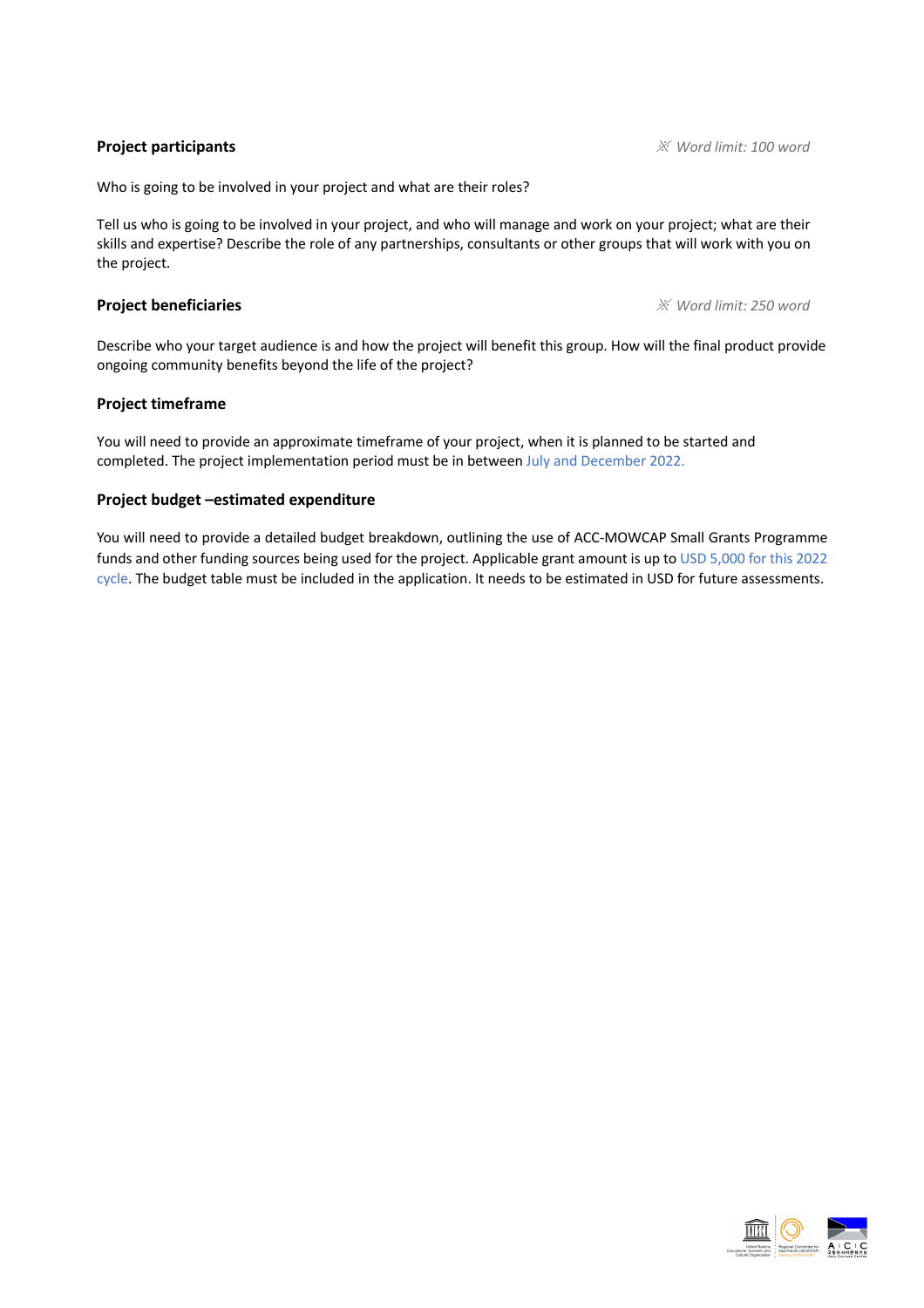### **ASSESSMENT**

#### **Assessment method**

The ACC-MOWCAP Small Grant Programme applications are assessed by the members of the MOWCAP Bureau and ACC-MOWCAP Working Group. All projects will be assessed against the Judging and Assessment Criteria and ranked in order of the ACC-MOWCAP Working Group's final assessments. Shortlisted projects will be considered for funding until all have been distributed.

Applicants will be notified by email of the results, and successful projects will be announced on the MOWCAP website after this process has been finalised. This is expected to by July in the financial year. Applicants are encouraged to visit the MOWCAP website (www.mowcapunesco.org/grants) for updates.

※ *Note: The judging panel's decision is final and no discussion or correspondence will be entered into.*

#### **Judging and assessment criteria**

The following criteria will be used by the independent judging panel when assessing applications for funding. It is highly recommended that applicants refer to the Assessment Criteria when completing their applications.

Project proposals are assessed against the following criteria. The project:

- Is the project in line with the mission of the MOWCAP and the UNESCO's global Memory of the World (MoW) programme and UNESCO Recommendation concerning the preservation of, and access to, documentary heritage including in digital form;
- Will result in the preservation and increased access to the documentary heritage of the Asia-Pacific;
- Provides clear and realistic costing as to how the grant budget will be spent as demonstrated in the application budget;
- Has clear aims, objectives and well defined strategies for the delivery of the project evidenced by a welldeveloped project plan with realistic milestones and timeframes;
- Provides value for money;
- Has a clearly defined end-product and outcome (such as exhibition, training, workshop, etc.);
- Demonstrates the capability of the applicant to deliver and implement the proposed project within the specified timeframe (6 months);
- Communicates information about the documentary heritage preservation and access, and or the MoW programme, to a broader audience (i.e. beyond the immediate organisation);
- Provides evidence of strong support and/or involvement for the project from the organisation and local community, and;
- Will be completed within 6 months after the awarding of the grant if the application is successful.
- Has a possibility of utilising the outcome at the Asia Culture Center (ACC) when the project is completed.
- ※ *Note: The above listed criteria are not compulsory, but will be positively reflected when assessing the application.*

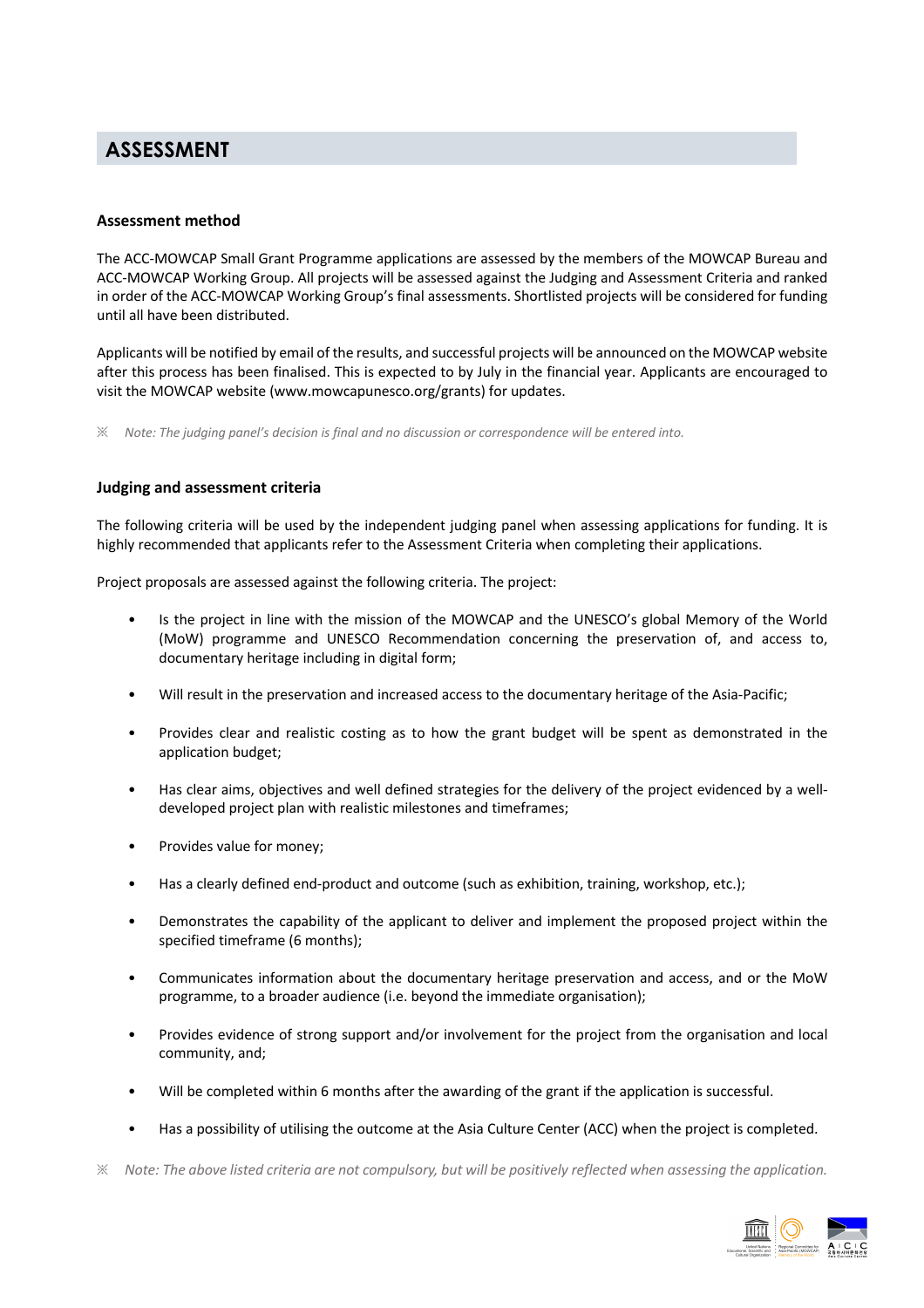### **GRANTS ANNOUNCEMENT**

#### **Results release**

#### When will I find out the results of my grant application?

Notification of the outcome of your application may not be received until after July 2022. Applicants will be notified by email of the results.

#### **Payment of grants funds**

Payment of the full grant amount awarded will be provided to successful applicants via Electronic Funds Transfer (EFT). Details regarding grant payment methods will be made available to successful applicants with the funding agreement.

#### **Grant Agreement**

All successful applicants must agree on the <Grant Agreement> form before the project starts. The agreement is about using the results for profit and/or non-profit purposes, such as promoting the results of the grants, exhibitions, publications, website, social media and education programmes. ACC and MOWCAP will fully consult with the grantee for use of the grant project output.

※ *Note: Please refer to the <Grant Agreement> form below (Attachment 1) for more information.*

#### **Reporting**

At the middle of and conclusion of the project, organisations are required to provide a Progress and Final Report of the project.

• Submission period for a final report : no later than 20 December 2022

#### **Publicity guidelines**

Successful applicants are required to acknowledge the support provided by the Asia Culture Center and MOWCAP. This acknowledgement (in writing) must be included in any relevant publication, promotional material, or news releases. However, applicants are not authorised to use the logo of the ACC and MOWCAP.



<sup>※</sup> *Note: The results and total budget expense table of your project must be included in the final report (Please refer to Attachment 2 below).*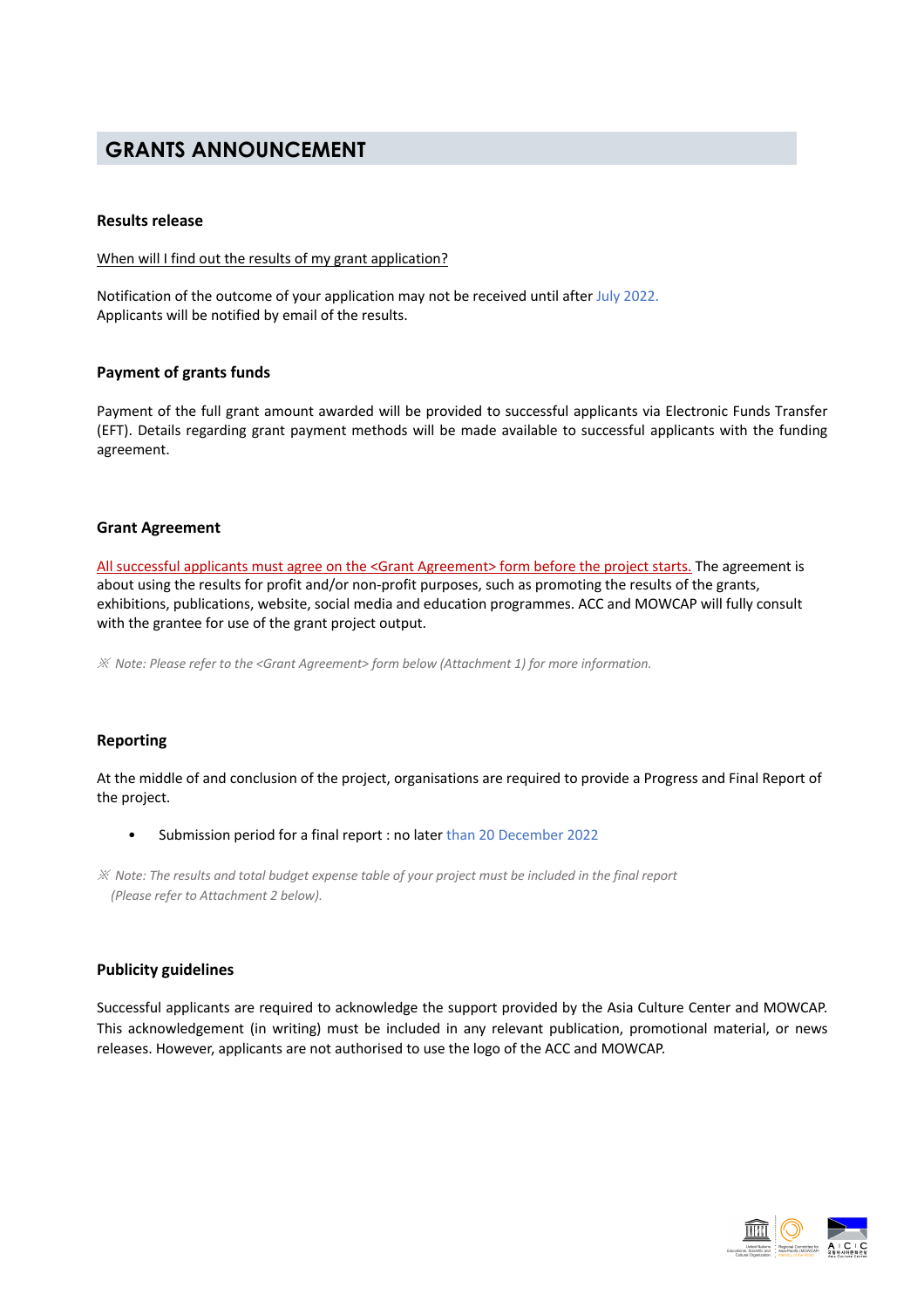## **ABOUT MOWCAP–ACC COOPERATION**

#### **Memory of the World Committee for Asia and the Pacific (MOWCAP)**

The Memory of the World programme is an international programme aimed at safeguarding, preserving and facilitating access to and the use of documentary heritage. UNESCO launched the programme in 1992. The programme includes the inscription of significant documentary heritage on national, regional and international registers. MOWCAP, the Memory of the World Committee for Asia and the Pacific, was set up in 1998 and is the regional forum for UNESCO's Memory of the World (MoW) Programme.

#### **Asia Culture Center (ACC)**

Asia Culture Center (ACC) is an international arts and cultural exchange organisation based in Gwangju, Republic of Korea that produces new, future-oriented results through the convergence of Asia's past and present arts and culture with innovative ideas and beliefs. The ACC, opened in November 2015, established for the advancement of mutual understanding and cooperative growth with different Asia-Pacific countries through exchange, education, research, and other efforts with regard to Asian cultures.

#### **ACC-MOWCAP cooperation**

In the December 2015, MOWCAP and ACC began a cooperation partnership to support the archives, museums, libraries of the Asia-Pacific region to preserve and share their documentary heritage collections. One of the first steps in this cooperation was the establishment of the MOWCAP Office at ACC. Since then a number of projects and activities have been completed, bringing together the knowledge and expertise of both ACC and MOWCAP. The ACC-MOWCAP Small Grants Programme is one of the significant cooperation activities to assist preserving and providing access to the documentary heritage in Asia and the Pacific.

#### **Contact MOWCAP Office**

Regarding the ACC-MOWCAP Small Grants Programme, Please contact:

| Email   | grants@mowcap.net           |
|---------|-----------------------------|
| Website | www.mowcapunesco.org/grants |

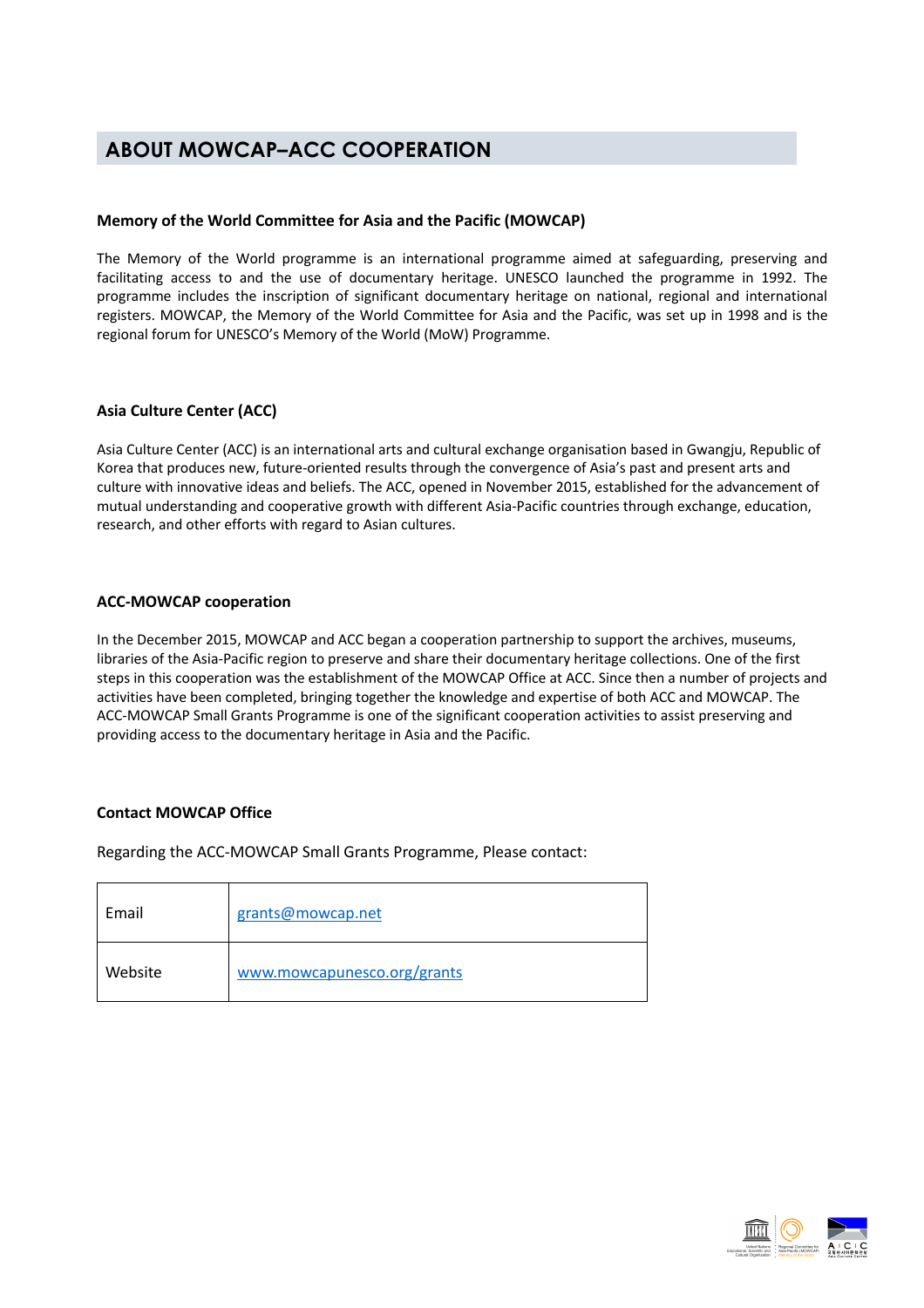

2022 ACC-MOWCAP SMALL GRANTS PROGRAMME

# **GRANT AGREEMENT**

(hereinafter referred to as the "Grantee") hereby enter into this Grant Agreement, with the Asia Culture Center (the "ACC"), UNESCO Memory of the World Committee for the Asia-Pacific (the "MOWCAP"), for the 2022 ACC-MOWCAP Small Grants Programme (the "Programme") as follows;

- The terms of this Grant Agreement shall be effective from the agreement date to 28 February, 2023.
- The ACC shall pay the total amount of in Korean Won (approximately USD  $\Box$ ) to the Grantee for the project support fee after taxes according to the international tax treaty. (The final grant received may vary to change depending on the exchange rate and commission for Electronic Funds Transfer.)
- The Grantee shall provide a progress and final report of the project.
	- ⦁ Submission period for a progress report: no later than 30 September 2022
	- ⦁ Submission period for a final report: no later than 20 December 2022
- The ACC and MOWCAP may use the output of the project ONLY for reporting and/or promoting purposes. If the ACC and MOWCAP would like to use the results for profit and/or non-profit purposes such as archiving and promoting the results of the Programme, exhibitions, publications, website, and education programmes, the ACC and MOWCAP will fully consult with the Grantee for the use of the project output.

(sign here)

Name of the person in charge Position Name of the organisation of the Grantee

*Agreement date*

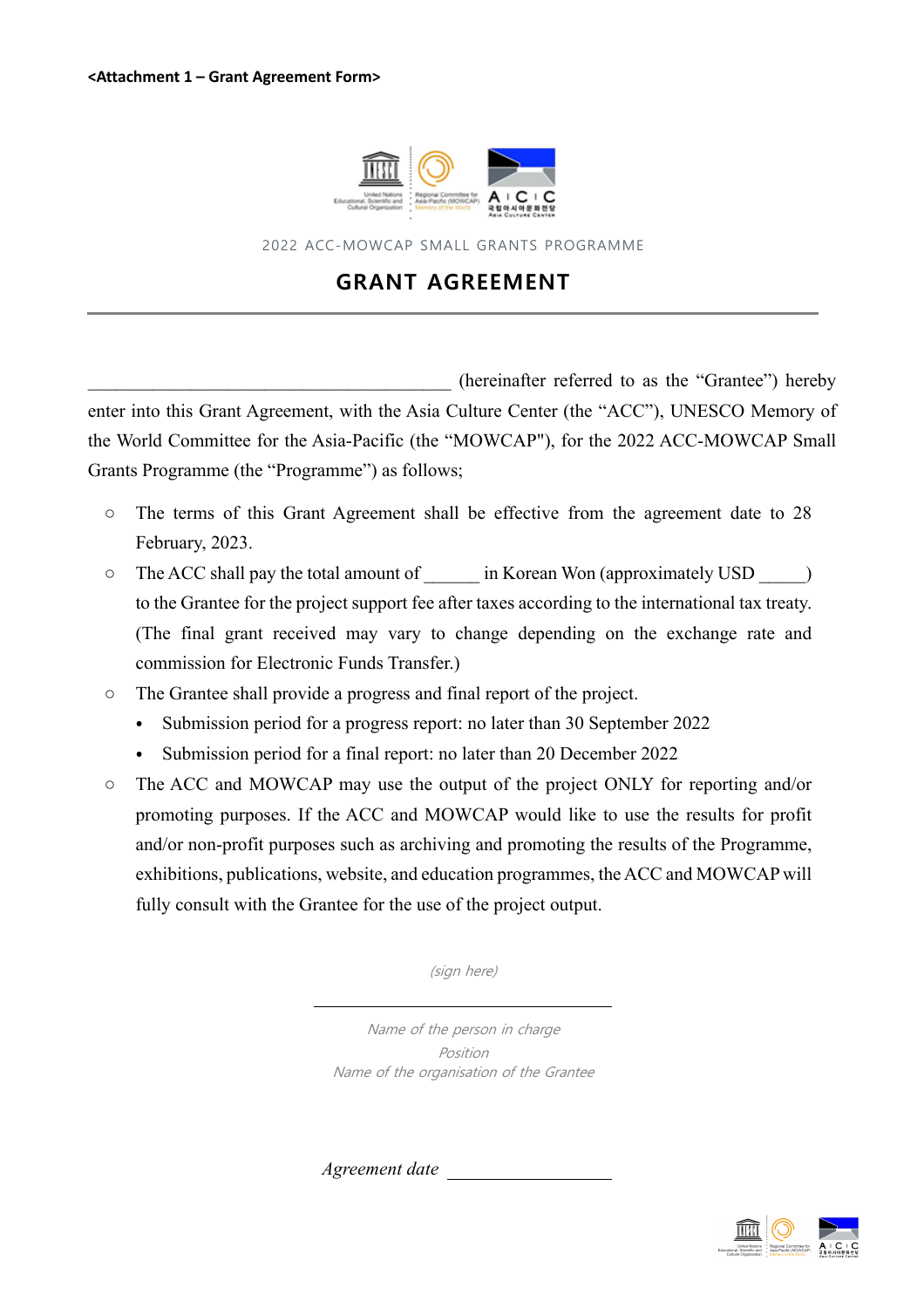

### **2022 ACC-MOWCAP SMALL GRANTS PROGRAMME FINAL REPORT**

Please submit the report to grants@mowcap.net (copy: sllim1022@korea.kr) by **20 DECEMBER 2022**, along with a signed letter from your UNESCO National MoW Committee or UNESCO National Commission endorsing the final report of your project.

#### **PROJECT INFORMATION**

| Country                             |  |
|-------------------------------------|--|
| Organisation Name                   |  |
| Project Title                       |  |
| Project Starting Date               |  |
| Project Completion Date             |  |
| Project Reporting Date              |  |
| Name of Person in charge of Finance |  |
| Name of Person Completing Report    |  |
|                                     |  |

### **SUMMARY OF THE PROJECT RESULTS / IMPACTS**

Please share the results of your project. Were all the project objectives achieved? What were the key impacts of the project? How did the project contribute to the objectives of the Memory of the World programme?

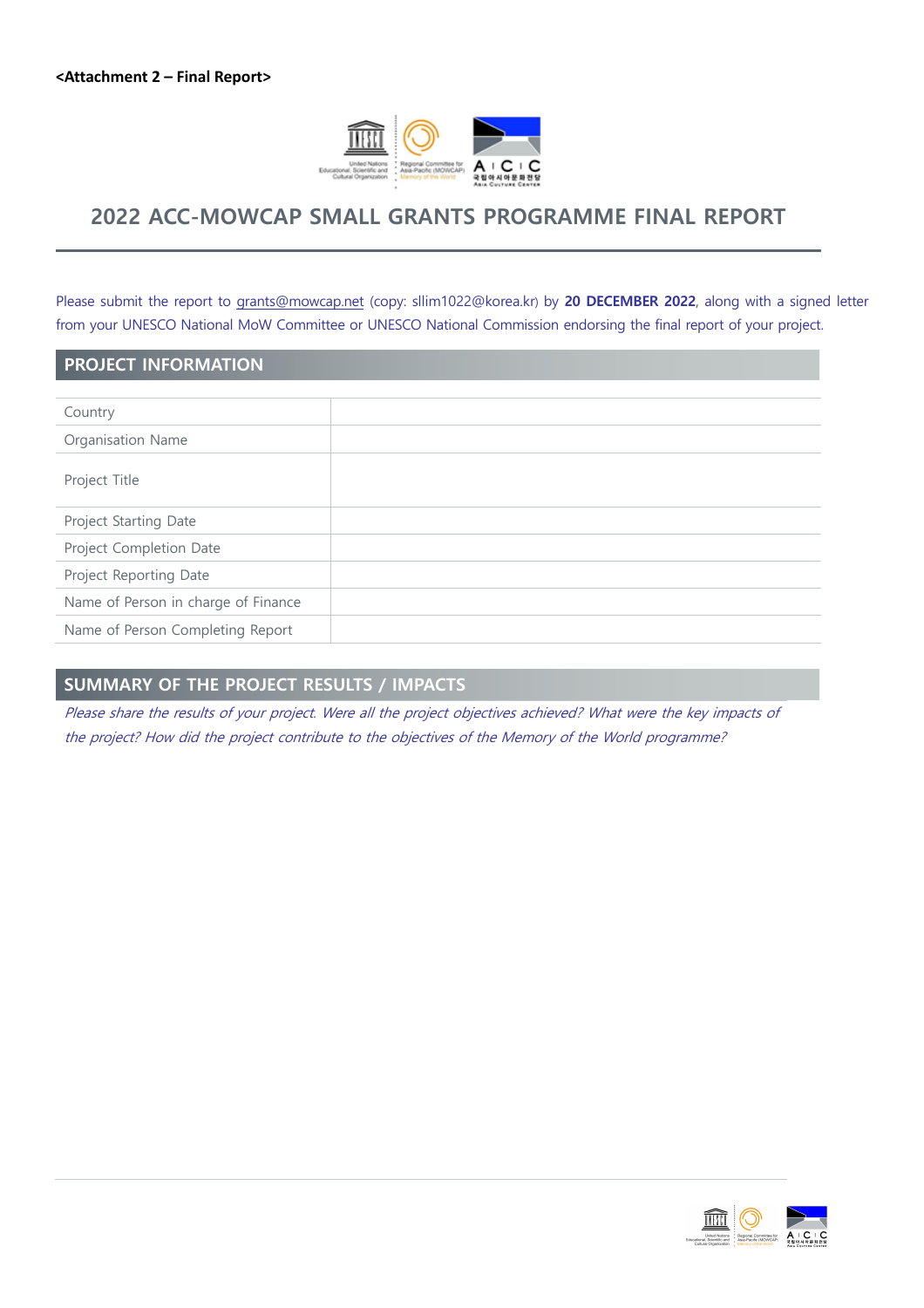### **DESCRIPTION OF PROJECT IMPLIMENTATION / ACTIVITIES**

Please share the key activities in your project. Were there any changes from your initial project proposal?

# **CHALLENGES AND LESSON LEARNT**

What were the key challenges and lessons learnt?

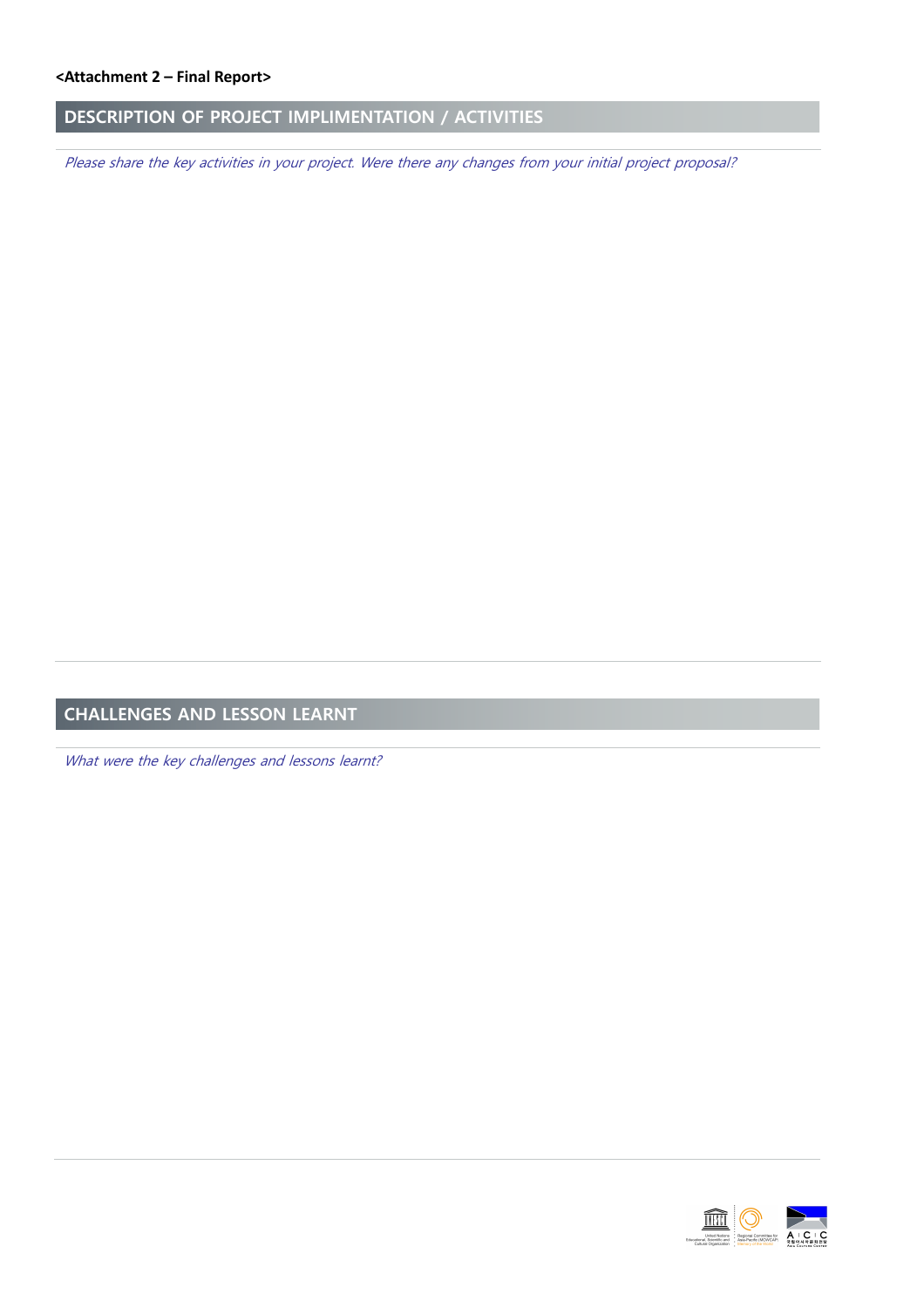### **BUDGET AND EXPENSES**

|                            | budget  | expenditure    |                   |
|----------------------------|---------|----------------|-------------------|
| Item / content description | planned | from the grant | from organisation |
|                            |         |                |                   |
|                            |         |                |                   |
|                            |         |                |                   |
|                            |         |                |                   |
|                            |         |                |                   |
|                            |         |                |                   |
|                            |         |                |                   |
|                            |         |                |                   |
|                            |         |                |                   |
|                            |         |                |                   |
|                            |         |                |                   |
|                            |         |                |                   |
|                            |         |                |                   |
|                            |         |                |                   |
|                            |         |                |                   |
|                            |         |                |                   |
|                            |         |                |                   |
|                            |         |                |                   |
| <b>TOTAL COST</b>          |         |                |                   |
| $*$ in USD                 |         |                |                   |

Please provide a summary of the budget expenditure. The summary should give detailed information about the use of budget on the project versus the budget proposed. Also, the table of expense should be listed in a matter which enables to distinguish the amount of budget expedited between the grant received and the budget from your own organisation or other funding sources.

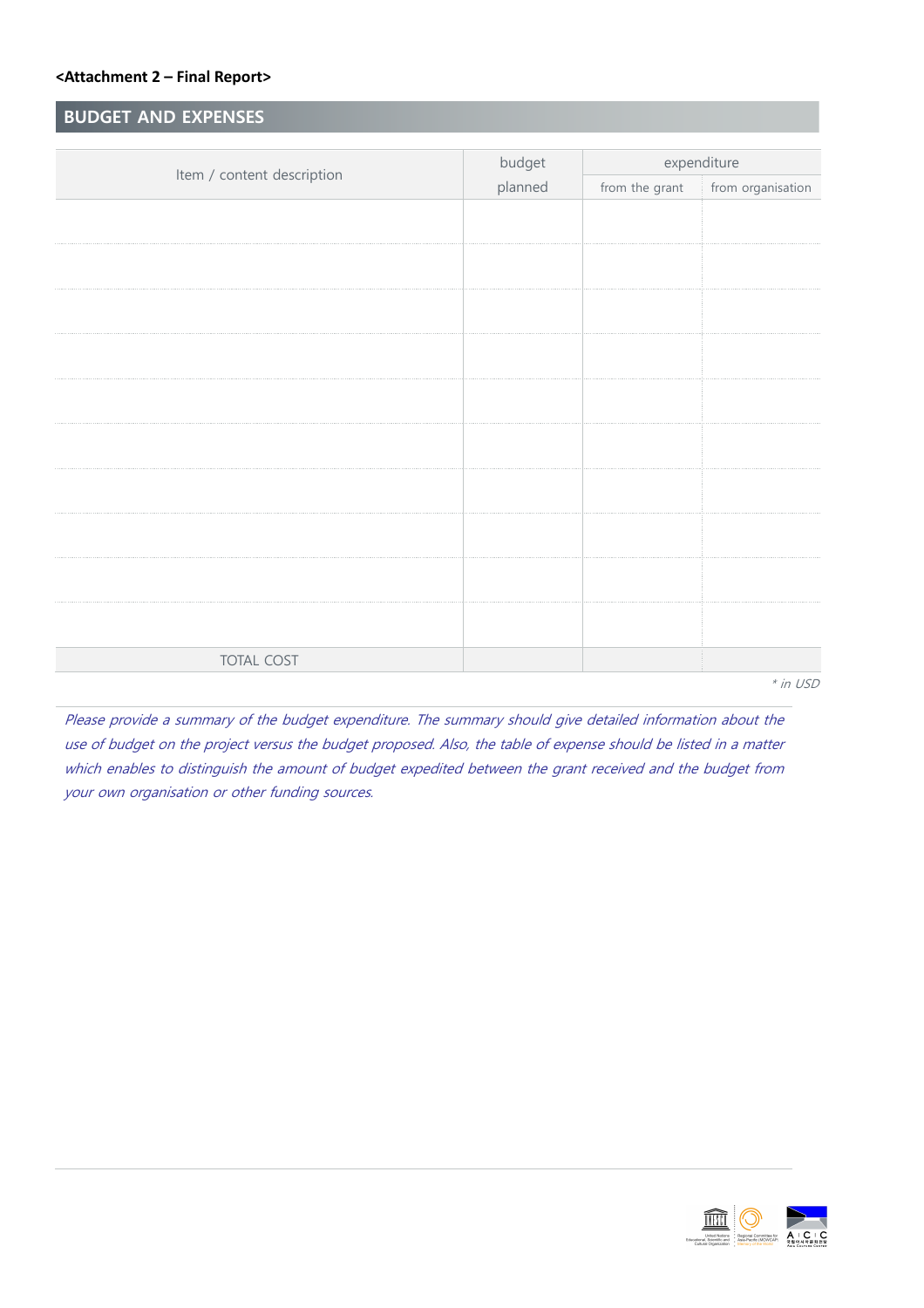### **PHOTOGRAPHS**

| Please provide at least 6 high resolution images from<br>your project (each image should be minimum 1 MB).<br>These should be of sufficient quality to be used on the<br>MOWCAP/ACC website and publication. Please select<br>interesting and dynamic photos. |  |
|---------------------------------------------------------------------------------------------------------------------------------------------------------------------------------------------------------------------------------------------------------------|--|
|                                                                                                                                                                                                                                                               |  |
|                                                                                                                                                                                                                                                               |  |
|                                                                                                                                                                                                                                                               |  |
|                                                                                                                                                                                                                                                               |  |

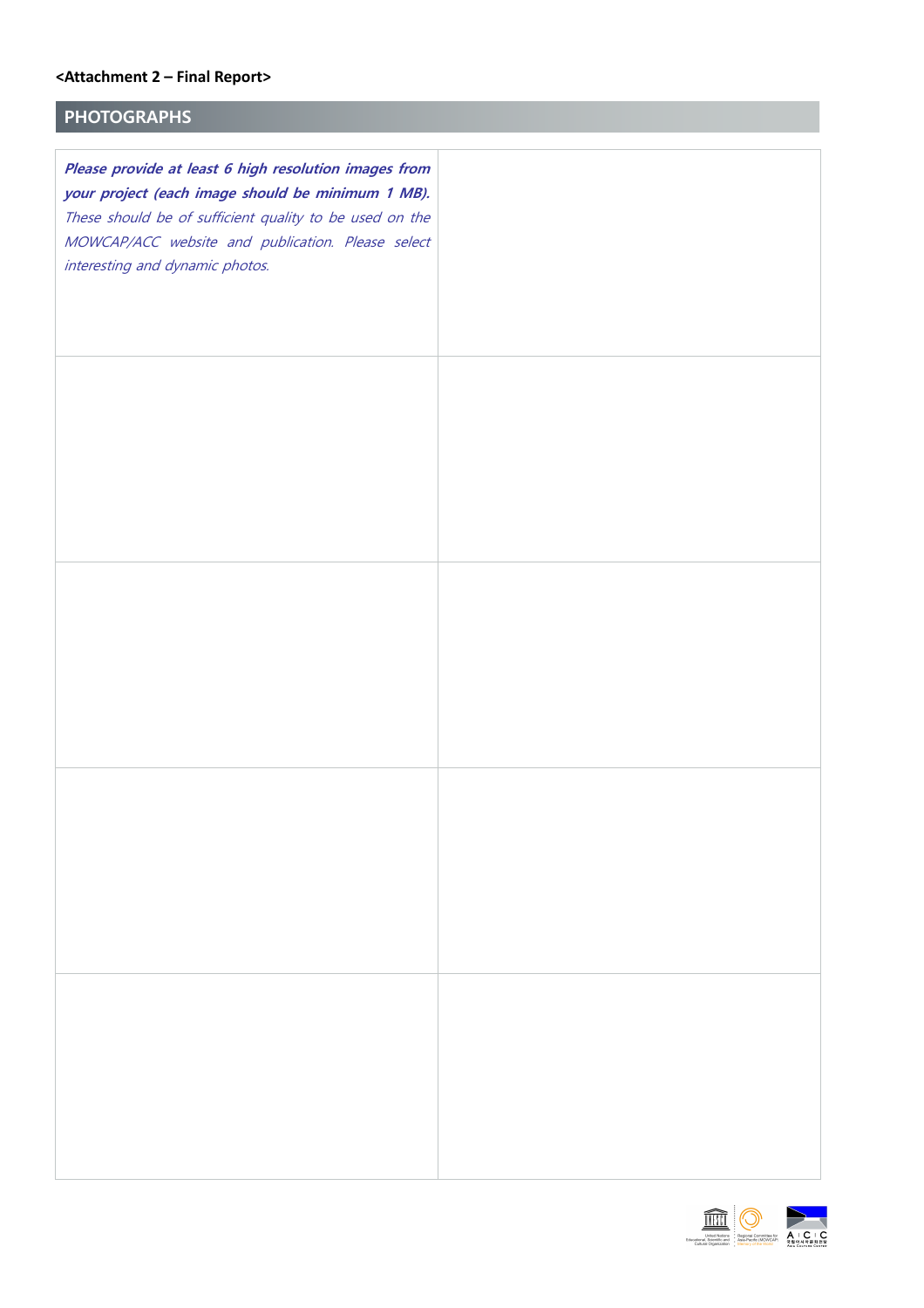### **PUBLICATIONS AND RESULTS**

Please list any publications / published materials resulting from the project.

### **VISIBILITY**

Please list any media coverage / social media postings and others about the project. Please explain how MOWCAP and ACC were acknowledged in this coverage.